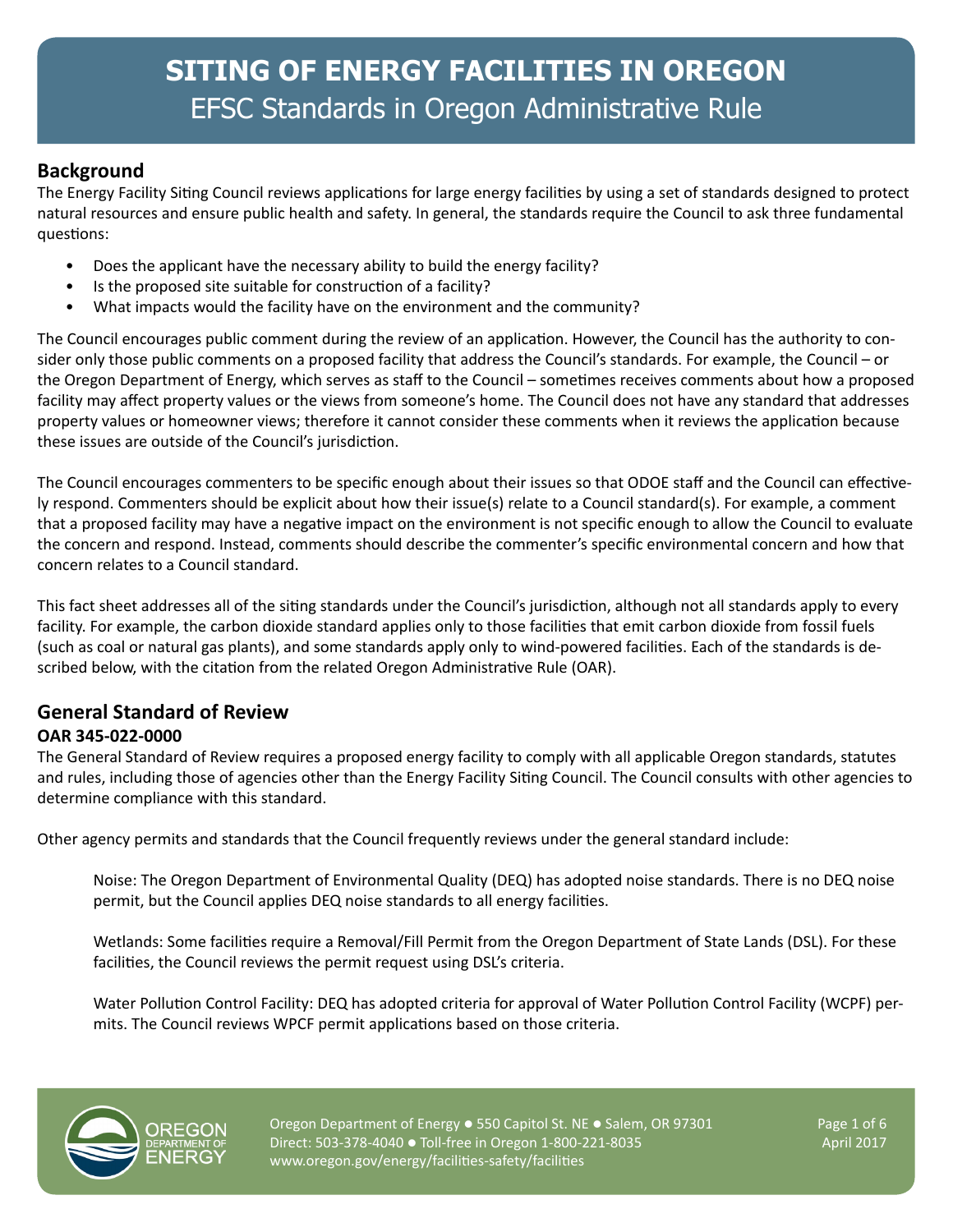Water Rights: If the facility will require a new water right, a water right transfer or a temporary water right, the Council will determine whether the water right request complies with the Oregon Water Resources Department's regulations.

Requirements of other agencies could fall under Council jurisdiction, depending on the specific application request.

Some permits are outside Council jurisdiction. Permits that the federal government has delegated to a state agency other than the Council are outside the Council's jurisdiction. For example, air emissions permits and some wastewater permits are federally delegated to the DEQ. Likewise, permits related to detailed design and operation specifications, such as local building permits, are outside Council jurisdiction.

## **Organizational Expertise**

#### **OAR 345-022-0010**

This standard requires the Council to determine whether the applicant has the abilities and resources to build, operate and retire the facility. In determining compliance with this standard, the Council considers the applicant's past experience with similar projects, any regulatory citations, and other evidence of technical, managerial and organizational expertise.

In addition, under this standard the Council must ensure that "third-party permits" will be available when they are needed. Some applicants do not directly request all the permits needed for the proposed facility. Instead, they arrange to use permits that third parties will obtain or they enter into agreements to use permits already held by third parties. Common third-party permits include permits for water use and wastewater disposal.

#### **Structural Standard OAR 345-022-0020**

The structural standard requires the Council to evaluate the proposed facility to ensure it complies with regulations related to seismic hazards and other events that may cause site instability. The Council consults with the Oregon Department of Geology and Mineral Industries to determine compliance with this standard.

For some applications, this standard requires only that the applicant comply with all applicable building codes and building permits. However, for some types of facilities, the site's specific geological features or seismic hazards require the applicant to identify potential faults or other hazards and to assess the extent of the hazard. In addition to evaluating the seismic hazards, the applicant must study the site for hazards such as landslide potential.

Under this standard, the Council must evaluate whether the applicant has adequately characterized the site in terms of stability. If there are unstable or erosion-prone soils, the Council looks for evidence that the applicant will use proper engineering techniques to avoid hazards.

## **Soil Protection**

#### **OAR 345-022-0022**

This standard requires the Council to determine whether the applicant has fully evaluated issues of erosion and drainage as a result of facility construction that could affect land in the surrounding area. The applicant must also consider potential impacts on soils from the facility's operation, such as cooling tower drift and other forms of chemical deposition. If the proposed facility will have a significant impact on soils that cannot be prevented, the Council must include in the site certificate conditions that require mitigation of those impacts.

#### **Land Use OAR 345-022-0030**

Under the land use standard, the Council must ensure that the proposed facility will comply with Oregon's land use planning goals adopted by the Land Conservation and Development Commission. The applicant must first choose whether to seek land use approval from the local jurisdiction or to have the Council make the land use determination.



Oregon Department of Energy  $\bullet$  550 Capitol St. NE  $\bullet$  Salem, OR 97301 Page 2 of 6 Direct: 503-378-4040 • Toll-free in Oregon 1-800-221-8035 April 2017 www.oregon.gov/energy/facilities-safety/facilities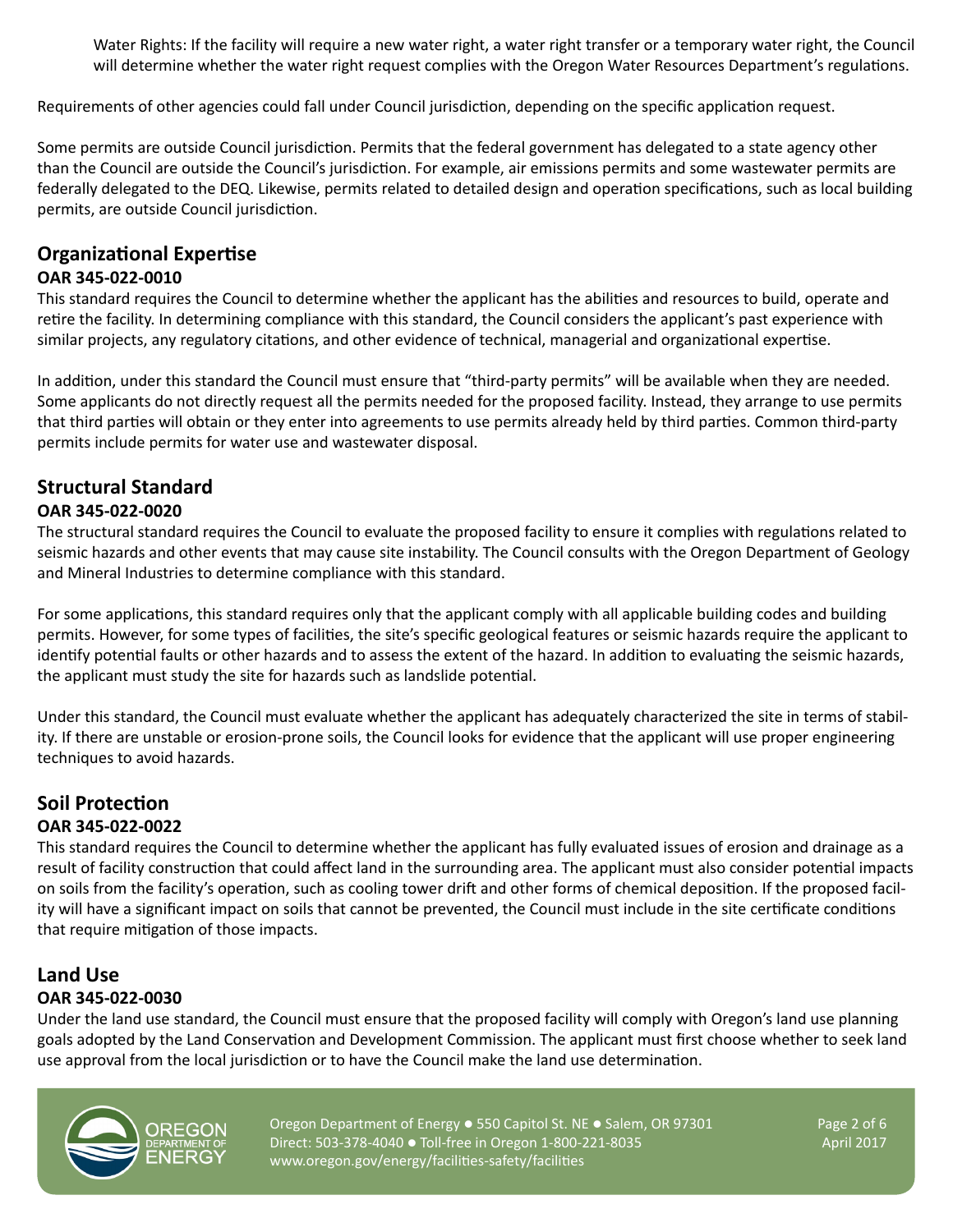If the applicant chooses to seek local approval, the local governing body of the county or city in which the proposed facility is located determines compliance with the local government's acknowledged comprehensive plan and land use regulations, independent of the Council. The applicant must complete the local land use process before the Council can issue a site certificate.

If the applicant chooses Council determination of land use compliance, the Council appoints the governing body of the local government(s) in the location of the proposed facility as a "special advisory group." The Council considers applicable substantive criteria identified by the special advisory group(s) to determine whether the proposed facility complies with the statewide planning goals, as implemented through those applicable local criteria. If the proposed facility does not comply with one or more of the applicable substantive criteria, then the Council must decide whether the facility complies directly with the statewide planning goals.

If the proposed facility does not comply with a statewide planning goal, then the Council may find that the facility qualifies for an exception to that goal based on criteria listed in its land use rule, OAR 345-022-0030(4).

The land use standard also addresses conflicts between the applicable substantive criteria recommended by the special advisory group and state statutes or administrative rules. The Council must resolve any conflicts consistent with the public interest and state statutes.

## **Protected Areas**

#### **OAR 345-022-0040**

Under this standard, the Council must prohibit the siting of energy facilities in protected areas, except for special cases (primarily transmission lines or pipelines) where there is no reasonable alternative. Protected areas include national and state parks, national monuments and other areas identified in the Council's rules as having special scenic, natural or environmental value.

For proposed facilities located near protected areas, the standard requires the Council to determine that the facility would have no significant direct or indirect adverse impact to the nearby protected area. The Council may find there is no significant adverse impact, either because the facility will have little or no impact or because the applicant proposes to mitigate the impacts it has identified.

## **Retirement and Financial Assurance**

#### **OAR 345-022-0050**

The Council recognizes the risk that construction of an energy facility project could stop before it is completed, leaving the community with an abandoned construction site and no funds for site restoration. The Council also recognizes that a power plant owner might shut down its plant without restoring the site to a useful, non-hazardous condition. To address these risks, the Council first reviews the applicant's estimate of site restoration costs to determine if they are reasonable. The Council must then find that the applicant has, or has the ability to obtain, adequate funds to pay for site restoration. The applicant does not have to show adequate funding to complete the construction of the facility, only that it has adequate funding to restore the site, regardless of when construction or operation ends.

The Council includes a condition in every site certificate that requires a bond or letter of credit, for the amount established by the Council, to be in place before construction begins to provide funds for site restoration. The bond or letter of credit must be maintained for the life of the facility, and is adjusted annually to account for inflation and other factors.

## **Fish and Wildlife Habitat OAR 345-022-0060**

This standard relies on the Oregon Department of Fish and Wildlife's (ODFW) habitat mitigation goals and standards. The ODFW rules define six categories of habitat in order of their value to wildlife. The rules also establish mitigation goals and implementation standards for each habitat category. For more information about the ODFW habitat categories, see OAR 635- 415-0025.



Oregon Department of Energy  $\bullet$  550 Capitol St. NE  $\bullet$  Salem, OR 97301 Page 3 of 6 Direct: 503-378-4040 • Toll-free in Oregon 1-800-221-8035 April 2017 www.oregon.gov/energy/facilities-safety/facilities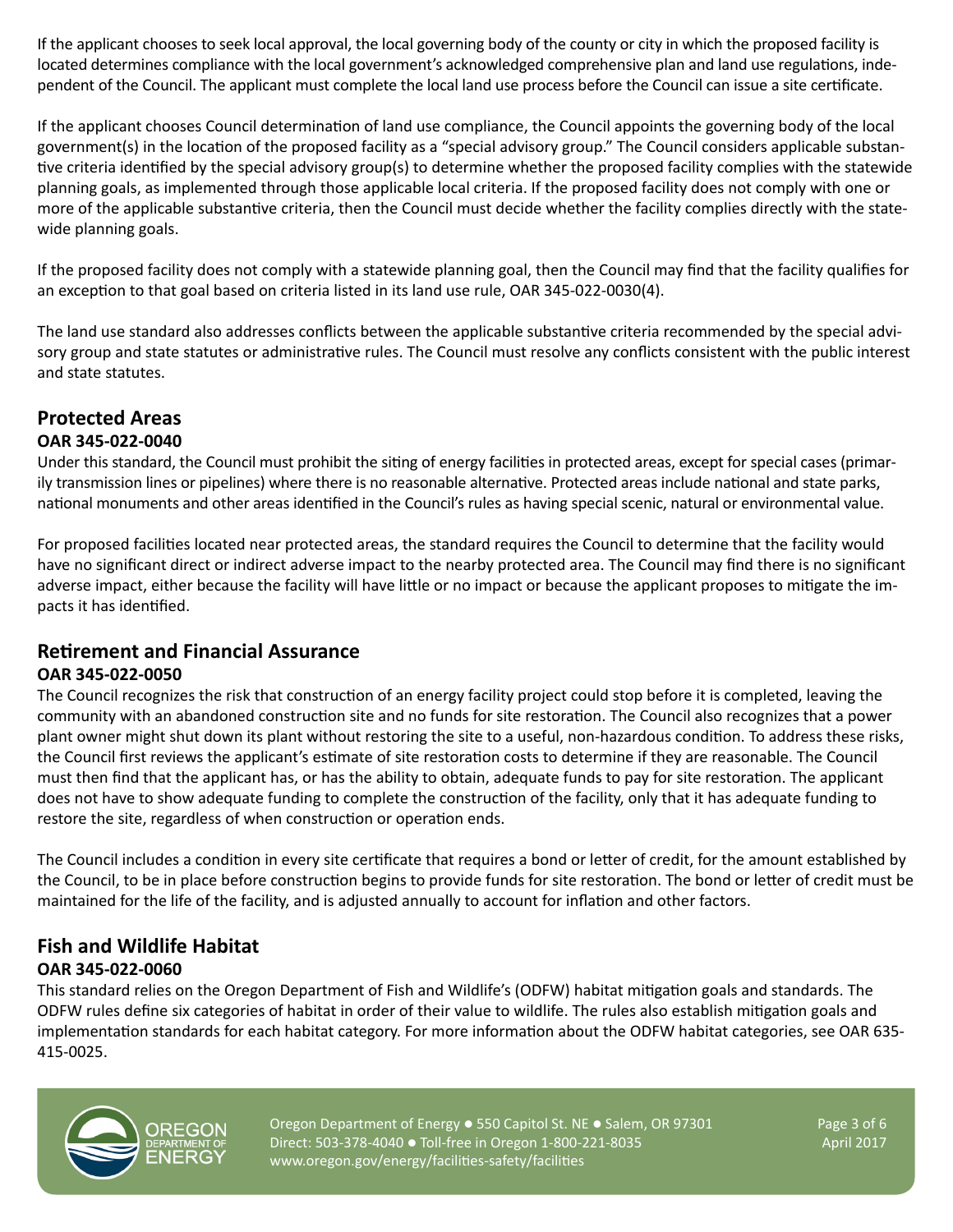Under this standard, the Council must determine whether the applicant has done appropriate site-specific studies to characterize the fish and wildlife habitat at the site and nearby. If impacts cannot be avoided, the applicant must provide a habitat mitigation plan. The plan must provide for adequate mitigation measures for each category of habitat affected by the proposed facility. The plan may require conserving or improving other land for fish and wildlife habitat to make up for the habitat removed or degraded by the facility.

#### **Threatened and Endangered Species OAR 345-022-0070**

Through this standard, the Council must seek to avoid harmful impacts to plant and animal species identified as threatened or endangered under state law. The applicant must provide appropriate studies of the site to identify threatened or endangered species that might be affected by the proposed facility. If the facility might adversely affect a state-listed threatened or endangered wildlife species, the applicant must consult with ODFW. For plant species, the applicant must consult with the Oregon Department of Agriculture. Under this standard, if there is a potential risk to the survival or recovery of a threatened or endangered species, the Council must require the applicant to redesign or relocate the facility to avoid that risk or propose appropriate mitigation measures.

#### **Scenic Resources OAR 345-022-0080**

This standard is intended to protect scenic resources and values that local land use plans, or state, federal, or tribal land management plans, identify as significant or important. Under this standard, the Council must evaluate whether the proposed facility site would have an adverse impact on identified scenic resources. If the proposed facility would affect a scenic resource, and those impacts cannot be avoided, the Council must require the applicant to implement appropriate measures to reduce the impacts.

## **Historic, Cultural and Archaeological Resources OAR 345-022-0090**

This standard is intended to protect the public interest in preserving historic, cultural or archaeological resources, including sites listed on, or eligible for listing on, the National Register of Historic Places.

To comply with this standard, the Council must find that the applicant has conducted appropriate surveys at the proposed site to identify historic, cultural or archaeological resources. If the project involves construction that would affect an archaeological site, then the applicant may need a permit from the State Historic Preservation Office in addition to the site certificate.

If previously unidentified sites or archaeological objects are discovered during construction of an energy facility, site certificate conditions typically require an immediate halt to site-disturbing activities until a qualified archaeologist can examine the site to ensure significant historic, cultural or archaeological resources are protected.

# **Recreation**

## **OAR 345-022-0100**

Under this standard, the Council must decide whether construction or operation of the proposed facility would adversely affect important recreational opportunities at the site or in the surrounding area. The applicant uses a list of factors in Council rules to identify important recreational opportunities and then must describe the potential impacts of the facility's construction and operation. The Council also reviews and considers comments from the local community, management agencies, and local land use authorities when evaluating the importance of a recreational opportunity. If the Council finds that significant adverse impact is likely, the Council may impose site certificate conditions to avoid or reduce the impact or require the certificate holder to develop alternate recreational opportunities in the area.



Oregon Department of Energy  $\bullet$  550 Capitol St. NE  $\bullet$  Salem, OR 97301 Page 4 of 6 Direct: 503-378-4040 • Toll-free in Oregon 1-800-221-8035 April 2017 www.oregon.gov/energy/facilities-safety/facilities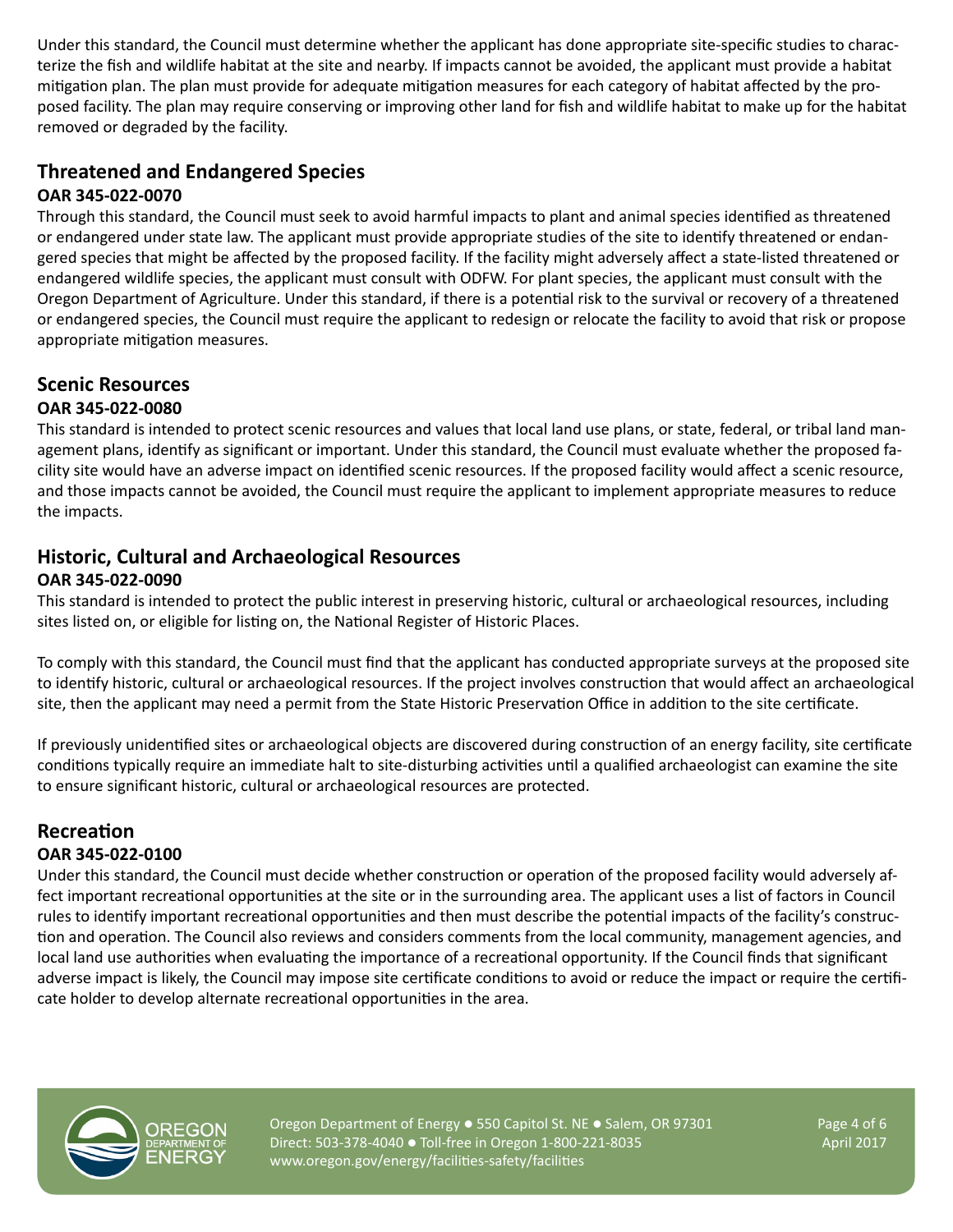## **Public Services OAR 345-022-0110**

This standard ensures that the proposed facility will not affect the ability of service providers in local communities to provide public services, such as fire protection or education. The applicant must assess the proposed facility's need for water and for disposal of wastewater, storm water and solid waste. The applicant must also evaluate the expected population increases in local communities resulting from construction and operation of the facility; and must address all permanent and temporary impacts of the facility on housing, traffic safety, police and fire protection, health care and schools. The Council must determine whether the applicant has identified potential adverse impacts to service providers and proposed adequate mitigation to ensure that there will be no significant adverse effect on the ability of a service provider to provide services. In considering the impacts, the Council solicits comments from affected local governments, fire or police departments, school districts and health care agencies.

## **Waste Minimization**

#### **OAR 345-022-0120**

This standard requires the Council to evaluate the applicant's proposal to minimize solid waste and wastewater generated by construction and operation of the proposed facility. The standard requires recycling of wastes, if feasible, or proper waste disposal if recycling is not feasible.

The applicant must evaluate the types of waste products that would be produced during construction and operation of the proposed facility and estimate the amounts or volume of waste products. The applicant must propose appropriate methods to handle the waste through collection, storage and disposal. Compliance with the standard assures that the applicant will reduce the amount of waste generated and dispose of waste in a responsible manner.

## **Need for a Facility OAR 345-023-0005**

This standard requires the applicant for non-generating energy facilities (such as electric transmission lines) to demonstrate the need for the proposed facility. The Council's rules allow an applicant to demonstrate need for a non-generating facility through one of several methods, including the "Least-Cost Plan Rule" (OAR 345-023-0020) or the "System Reliability Rule for Electric Transmission Lines" (OAR 345-023-0030). Under the Least-Cost Plan Rule, the applicant meets this standard if the proposed transmission line was included in an Integrated Resource Plan that has been acknowledged by the Oregon Public Utilities Commission (OPUC). More information about the OPUC and the Integrated Resource Plan acknowledgement process can be found at www.puc.state.or.us.

## **Specific Standards for Wind Facilities OAR 345-024-0010 and 345-024-0015**

This standard requires the Council to evaluate applications for wind energy facilities to ensure that applicants can design, construct and operate the facility so that that the public is not endangered by moving turbine blades or electrical equipment, and that the applicant can design, construct and operate wind turbines to prevent structural failure that could endanger public safety. Siting standards for wind facilities also require the applicant to reduce cumulative adverse environmental effects in the vicinity by using existing roads, if possible, placing collection lines underground, designing the facility to avoid impacts to vulnerable wildlife in the area (especially birds and bats), and designing the facility to minimize adverse visual features, including using the minimum amount of lighting necessary to meet the requirements of the Federal Aviation Administration for protecting aircraft.

## **Specific Standards for Transmission Lines OAR 345-024-0090**

This standard requires that the Council evaluate transmission lines under Council jurisdiction to ensure they are designed, constructed and operated to limit the strength of electromagnetic fields in areas where those lines are accessible to the public.



Oregon Department of Energy  $\bullet$  550 Capitol St. NE  $\bullet$  Salem, OR 97301 Page 5 of 6 Direct: 503-378-4040 • Toll-free in Oregon 1-800-221-8035 April 2017 www.oregon.gov/energy/facilities-safety/facilities